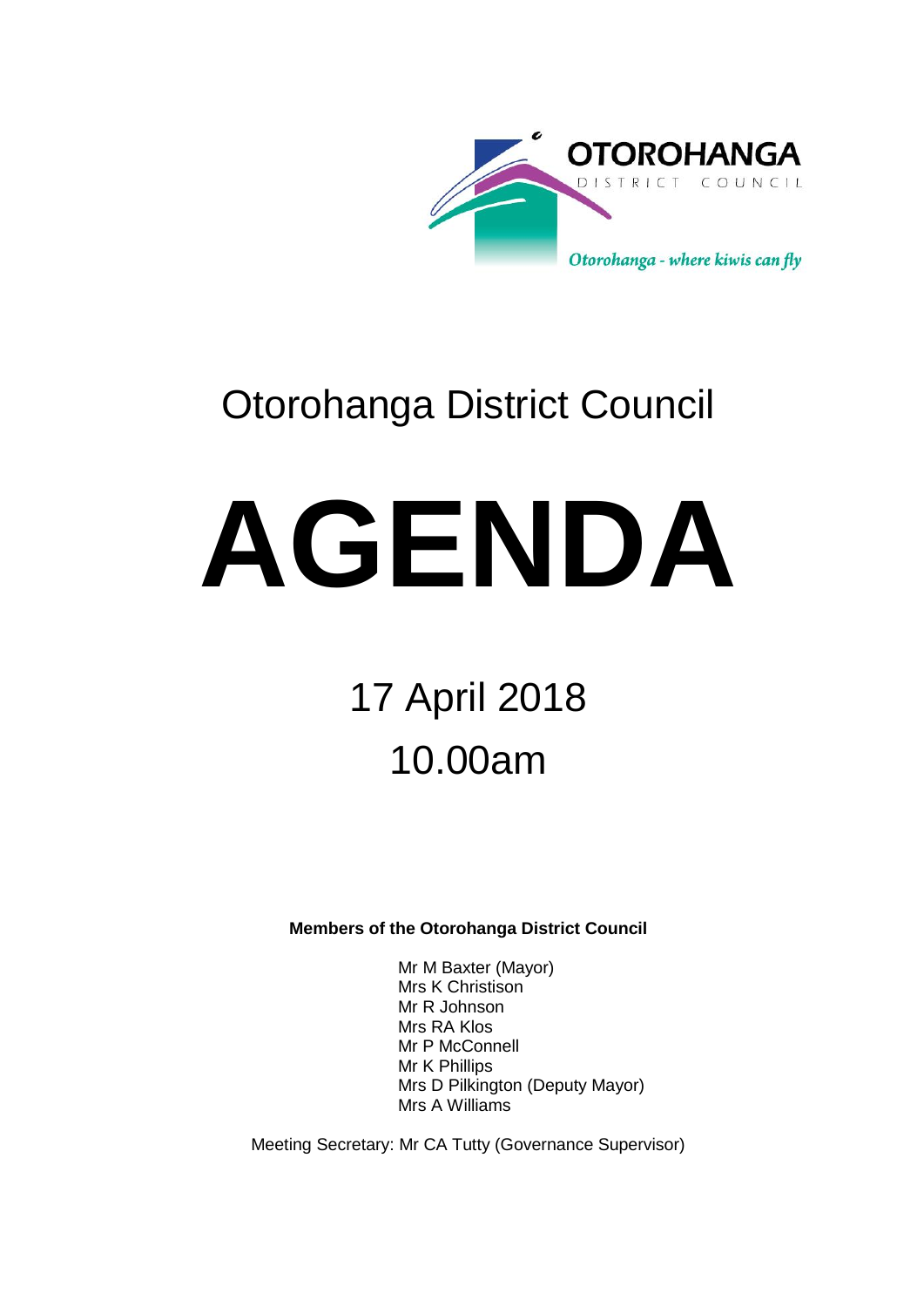#### **OTOROHANGA DISTRICT COUNCIL**

17 April 2018

Notice is hereby given that an Ordinary meeting of the Otorohanga District Council will be held in the Council Chambers, 17 Maniapoto Street, Otorohanga on Tuesday 17 April 2018 commencing at 10am.

11 April 2018

**DC Clibbery CHIEF EXECUTIVE**

## **AGENDA**

**ORDER OF BUSINESS:**

| <b>ITEM</b><br><b>PRESENT</b> | <b>PRECIS</b>                                                                                                                                                 | <b>PAGE</b><br>1 |
|-------------------------------|---------------------------------------------------------------------------------------------------------------------------------------------------------------|------------------|
| <b>IN ATTENDANCE</b>          |                                                                                                                                                               | 1                |
| <b>APOLOGIES</b>              |                                                                                                                                                               | 1                |
| <b>OPENING PRAYER</b>         |                                                                                                                                                               | 1                |
|                               | PUBLIC FORUM (UP TO 30 MINUTES)                                                                                                                               | 1                |
|                               | <b>ITEMS TO BE CONSIDERED IN GENERAL BUSINESS</b>                                                                                                             | 1                |
|                               | CONFIRMATION OF MINUTES - OTOROHANGA DISTRICT COUNCIL - 20 MAR 2018<br>- OTOROHANGA COMMUNITY BOARD - 5 MAR 2018<br>– OTOROHANGA COMMUNITY BOARD – 5 APR 2018 | 1<br>1           |
| <b>MATTERS ARISING</b>        |                                                                                                                                                               | 1                |
|                               | DECLARATION OF CONFLICTS OF INTEREST                                                                                                                          | 1                |
| <b>REPORTS</b>                |                                                                                                                                                               |                  |
| <b>ITEM 250</b>               | <b>REQUESTED REVISION OF KAWHIA WHARF FEES</b>                                                                                                                | $\mathbf{2}$     |
| <b>ITEM 251</b>               | ADOPTION OF CONSULTATION DOCUMENT FOR LONG TERM PLAN<br><b>CONSULTATION</b>                                                                                   | 5                |
| <b>ITEM 252</b>               | <b>DRAFT LONG TERM PLAN 2018/28</b>                                                                                                                           | 6                |
| <b>ITEM 253</b>               | ANIMAL CONTROL OFFICERS REPORT FOR JANUARY TO MARCH<br>2018                                                                                                   | 7                |
| <b>ITEM 254</b>               | <b>BUILDING CONTROL REPORT FOR JANUARY TO MARCH 2018</b>                                                                                                      | 9                |
| <b>ITEM 255</b>               | <b>PLANNING REPORT FOR JANUARY TO MARCH 2018</b>                                                                                                              | 12               |
| <b>ITEM 256</b>               | <b>NEW SECTION OF WAIKATO RIVER TRAIL</b>                                                                                                                     | 15               |
| <b>ITEM 257</b>               | <b>MATTERS REFERRED - 20 MARCH 2018</b>                                                                                                                       | 17               |
| <b>GENERAL</b>                |                                                                                                                                                               | 17               |
| <b>ITEM 258</b>               | <b>MOTION TO EXCLUDE THE PUBLIC</b>                                                                                                                           | 18               |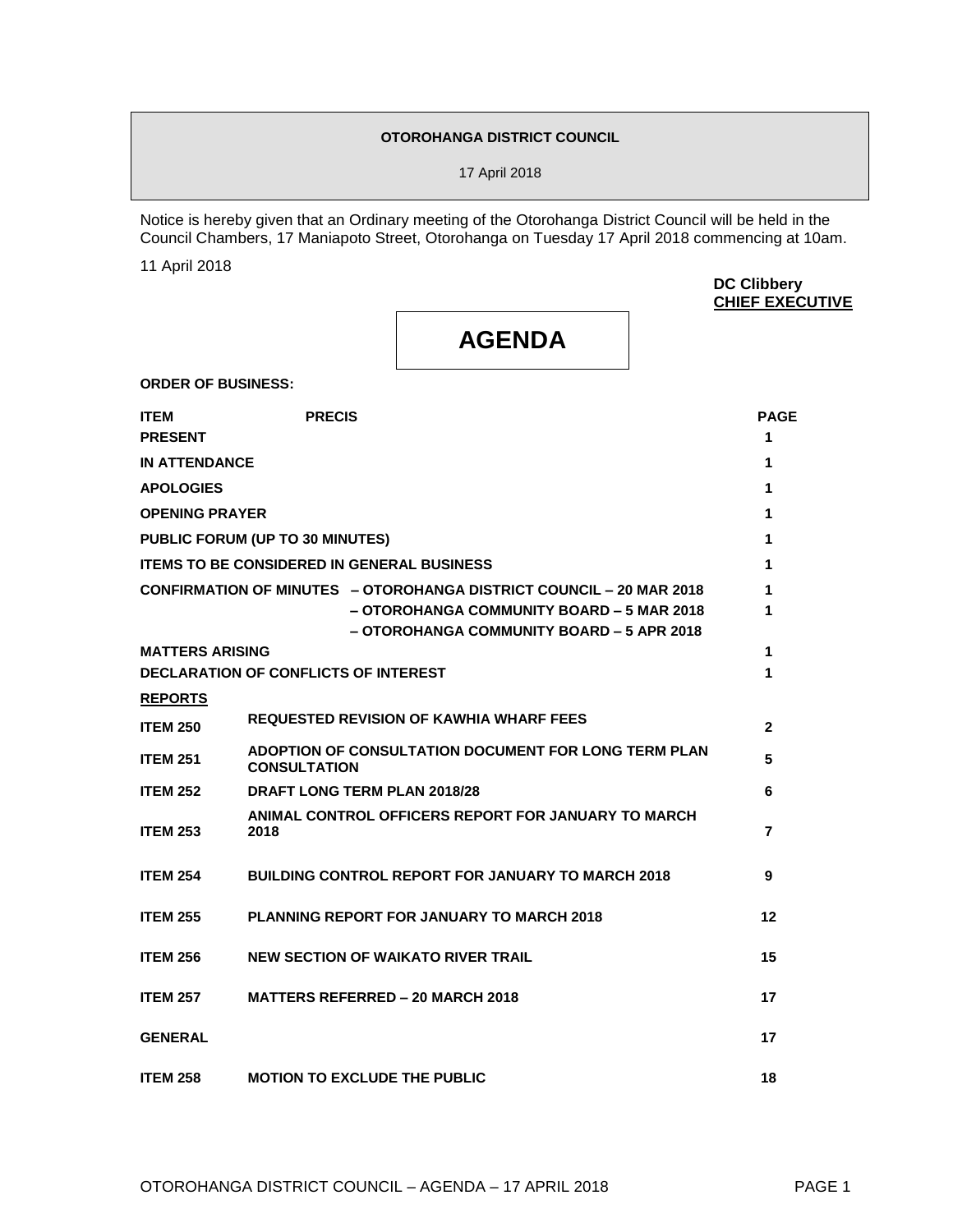| <b>REPORTS</b>  |                                                                    |
|-----------------|--------------------------------------------------------------------|
| <b>ITEM 250</b> | <b>REQUESTED REVISION OF KAWHIA WHARF FEES</b>                     |
| To:             | <b>Mayor and Councillors</b><br><b>Otorohanga District Council</b> |
| From:           | <b>Chief Executive</b>                                             |
| Date:           | 17 April 2018                                                      |

Ensure services and facilities meet the needs of the Community

#### **Executive Summary**

Changes to fees for use of the Kawhia Wharf have been proposed by the Kawhia Community Board.

#### **Staff Recommendation**

It is recommended that:

Changes to fees for the use of the Kawhia Wharf requested by the Kawhia Community Board, as presented in this report, are included in the Fee and Charges for the proposed Long Term Plan, and are subject to the associated consultation process.

#### **Report Discussion**

At its meeting on 6 April 2018 the Kawhia Community Board made a request to Council for the following changes to fees applicable to use of the Kawhia Wharf, all figures being GST inclusive.

- Annual Berthage Fees (Taharoa ironsand operations) increase from \$5000 to \$6250
- Annual Berthage Fees (other users) increase from \$1000 to \$2990
- Annual Wharf Shed Hire (Taharoa ironsand's shed) increase from \$1100 to \$1375
- Annual Wharf Shed Hire (other sheds) increase from \$900 to \$1120 per annum.

Based upon current levels of wharf use such increases would collectively increase the revenue from the wharf by almost \$15,000 per year.

The grounds put forward by the KCB members for these fee increases included:

- 1. A perception that users were not making a sufficient financial contribution towards future major maintenance or renewal costs of the wharf.
- 2. A view that the additional costs that are in the near future to be incurred in extending and enforcing parking restrictions in the vicinity of the wharf are being primarily incurred due to the activities of the fishing charter boats, and that as such the charter boat operators should meet the majority of those additional costs.
- 3. A belief that the current charges are significantly lower than those charged by other authorities in comparable situations.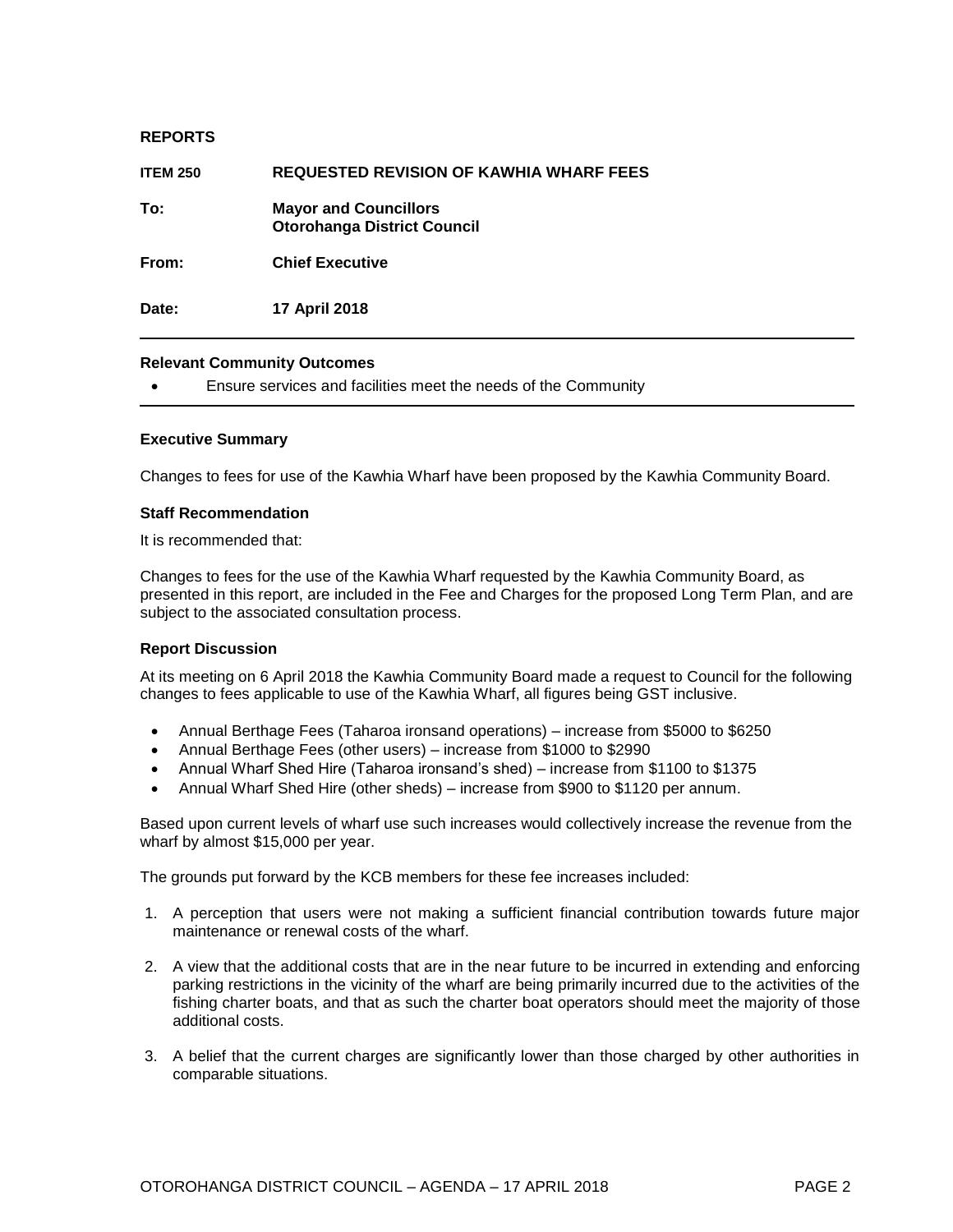These grounds are considered to have variable levels of validity. Perhaps the least valid is number 1, since Council's financial projections indicate that sufficient depreciation is already being charged to cover future renewal costs, including expenditure of over \$200,000 in the 2026/7 year on re-piling and refurbishment.

To increase charges for depreciation above the current level would only appear justified if a resolution was passed to move away from a previous decision made in September 2011 that Council's financial planning should be based on a replacement of the wharf in around 25 years time with a simple and relatively inexpensive timber jetty and pontoon, which was considered to be adequate for the needs of most current wharf users.

It was the belief of the Kawhia Board and Council at that time that if the Taharoa ironsands operations continued to require a more substantial wharf when replacement of the existing wharf was needed, then the mining operation should itself meet the additional cost required to provide such a more substantial structure, which might be three to four times higher than the cost of a simple timber jetty.

Expecting users such as the charter boat operators to contribute more towards the future replacement of the wharf with a structure that exceeds the service levels that they require does not therefore appear to be fair or reasonable.

The proposed ground number 2 is believed to have some validity, but it is considered important to recognise that no particular party or group of parties can reasonably be considered as being the only recipients of an activity such as enforcement of parking restrictions. It is not only those parties who are associated with the charter boats that may infringe the parking restrictions that are in place around the wharf, and as such it would not be appropriate to expect the charter boat operators to meet the full cost of parking enforcements in that vicinity.

Based on previous evidence it would however appear reasonable to hold the charter operations accountable for a significant proportion of that enforcement cost, perhaps 50% of it.

The net cost of providing a parking enforcement service in Kawhia has been previously estimated to be in the order of \$6,000 per annum, and it is suggested that it would not be unreasonable to recover half of this from increased berthage fees, and then transfer that amount to the regulatory account to offset the parking enforcement costs incurred there.

Such an amount is however well short of the overall revenue increases proposed by the KCB, and hence some other justification for these increases is desirable.

Ground number 3 is considered to provide such justification, as the current funding model adopted by Council for Kawhia Harbour Services activity is 75% funding by the District, and 25% by the Kawhia/Aotea Community, but '*with revenue maximised to the extent that the market allows*'.

Members of the KCB feel that there is an opportunity to significantly increase this revenue, and it is considered difficult to dispute that. The provision of the wharf is essential for the charter boat activities, yet at current levels the charges for berthage will only make up a very minor portion of the charter operator's costs.

It is appears difficult to argue that an average charge of just under \$60 per week for the use of the wharf is unreasonably high when a single charter boat fisherman is likely to pay significantly more than that for a trip.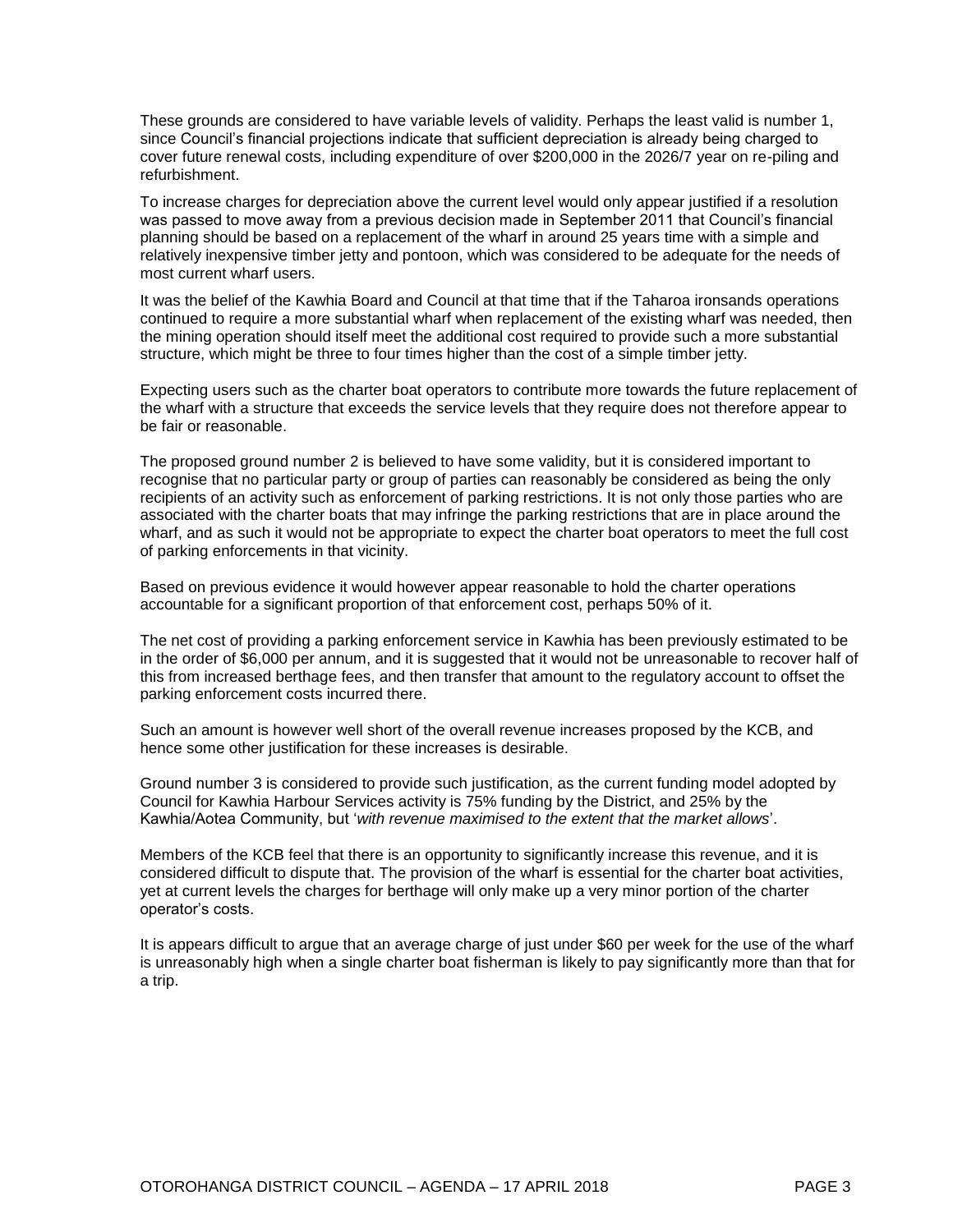#### **Consultation**

Whilst it is considered that these fee increases can be justified, the magnitude of the changes are in some cases very substantial, and for this reason it is considered appropriate that the most affected parties are made aware of the proposed changes so that they can if they desire express their views on this through the Long Term Plan consultation process.

**Dave Clibbery CHIEF EXECUTIVE**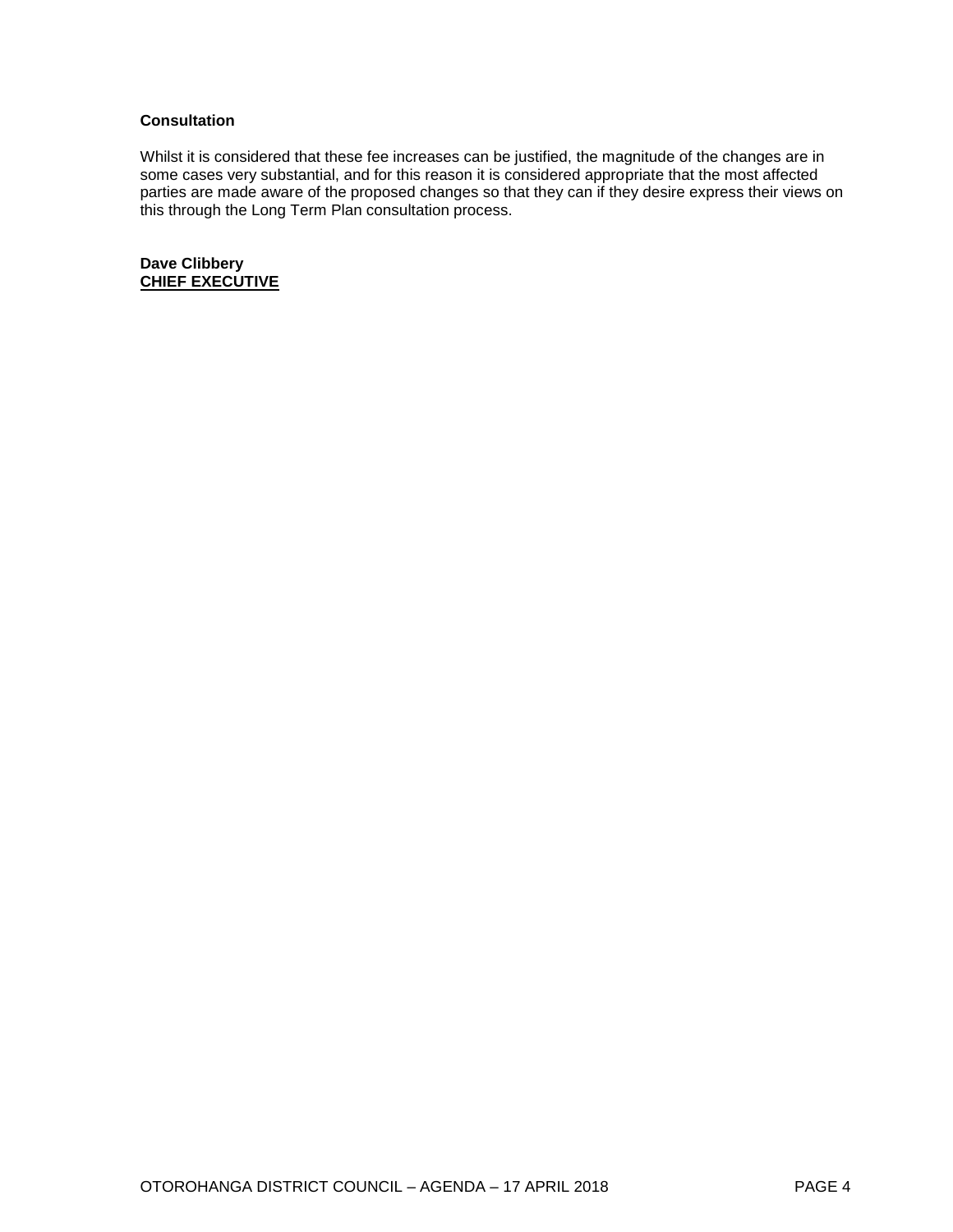## **ITEM 251 ADOPTION OF CONSULTATION DOCUMENT FOR LONG TERM PLAN CONSULTATION To: His Worship the Mayor & Councillors Otorohanga District Council From: District Accountant**

**Date: 17 April 2018**

#### **Relevant Community Outcomes**

- Ensure services and facilities meet the needs of the Community
- Promote the local economy and opportunities for sustainable economic development
- Manage the natural and physical environment in a sustainable manner
- Foster an involved and engaged Community

#### **Executive Summary**

The Consultation Document on the Long Term Plan is provided for discussion and adoption.

#### **Staff Recommendation**

It is recommended:

- That Council adopts the Consultation Document for Council's Long Term Plan 2018/28.
- That consultation on this document begins  $20<sup>th</sup>$  April 2018 and be completed at 12pm 21<sup>st</sup> May 2018.
- That a meeting to hear any submissions be scheduled for Tuesday 29<sup>th</sup> May 2018 at 10am.

#### **Report Discussion**

Deloitte on behalf of the Office of the Auditor General has reviewed the Consultation Document for the 2018 /28 Long Term Plan. At the time this report is being written, the audit process is still being completed. The Consultation Document as sent under separate cover is the most up-to-date at the time this agenda has been sent out, and any changes resulting from the finalisation of the audit will be tabled at the meeting and highlighted to Council prior to adoption.

As part of the consultation process, a timeframe for consultation is required to be determined. Under section 83 of the Local Government Act 2002, a local authority must use the special consultative procedure in adopting a long-term plan. This means that the period of consultation must be a minimum of 30 days. As such, it is suggested that the consultation be closed at 12pm on Monday 21<sup>st</sup> May 2018.

Another requirement of the special consultative procedure is that the summary of the information contained in the proposal be made as widely available as is reasonably practicable. A one page summary of the consultation document has been prepared to be included in local print media, and the consultation information will also be located on the Council's website and social media channels.

Tt is suggested that a special meeting to hear any submitters wishing to be heard be scheduled for Tuesday 29<sup>th</sup> May 2018. This allows for scheduling of any submitters wanting to be heard, as well as providing time for Councillors to review submissions prior to the meeting. This also provides Council staff with the ability to make any changes that may result from the submissions and present a finalised Long Term Plan for adoption at the meeting on 19<sup>th</sup> June 2018.

#### **B O'Callaghan DISTRICT ACCOUNTANT**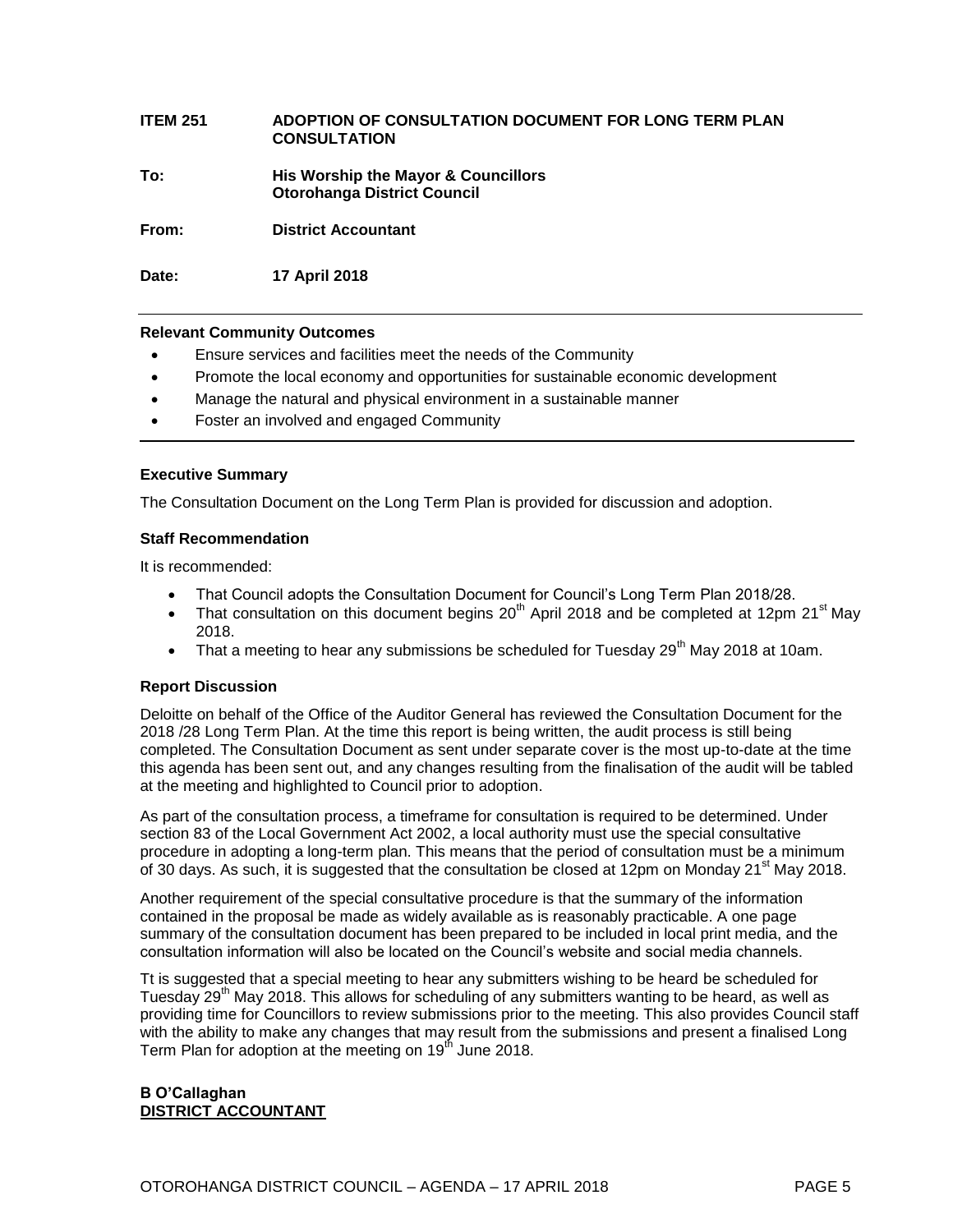| <b>ITEM 252</b> | <b>DRAFT LONG TERM PLAN 2018/28</b>                                       |
|-----------------|---------------------------------------------------------------------------|
| To:             | His Worship the Mayor & Councillors<br><b>Otorohanga District Council</b> |
| From:           | <b>Finance &amp; Administration Manager</b>                               |
| Date:           | <b>17 April 2018</b>                                                      |

- The Otorohanga District is a safe place to live
- Ensure services and facilities meet the needs of the Community
- Provide for the unique history and culture of the District
- Promote the local economy and opportunities for sustainable economic development
- Manage the natural and physical environment in a sustainable manner
- Foster an involved and engaged Community
- Protect the special character of our harbours and their catchments
- Recognise the importance of the Districts rural character

#### **Executive Summary**

The Draft 2018/28 Long Term Plan has been completed and provides all of the supporting information required under Local Government Act to support the Consultation Document.

#### **Staff Recommendation**

It is recommended:

That the Draft 2018/28 Long Term Plan be adopted

#### **Report Discussion**

Changes to the Local Government Act, still see Council's completing a full Long Term Plan, but this is to support the Consultation Document and will be available on Councils website should ratepayers require further information when making a submission.

The purpose of a long term plan is to—

- (a) describe the activities of the local authority; and
- (b) describe the community outcomes of the local authority's district or region; and
- (c) provide integrated decision-making and co-ordination of the resources of the local authority; and
- (d) provide a long-term focus for the decisions and activities of the local authority; and
- (e) provide a basis for accountability of the local authority to the community.

The 2018/28 Long Term Plan is provided under separate cover

#### **G Bunn FINANCE & ADMINISTRATION MANAGER**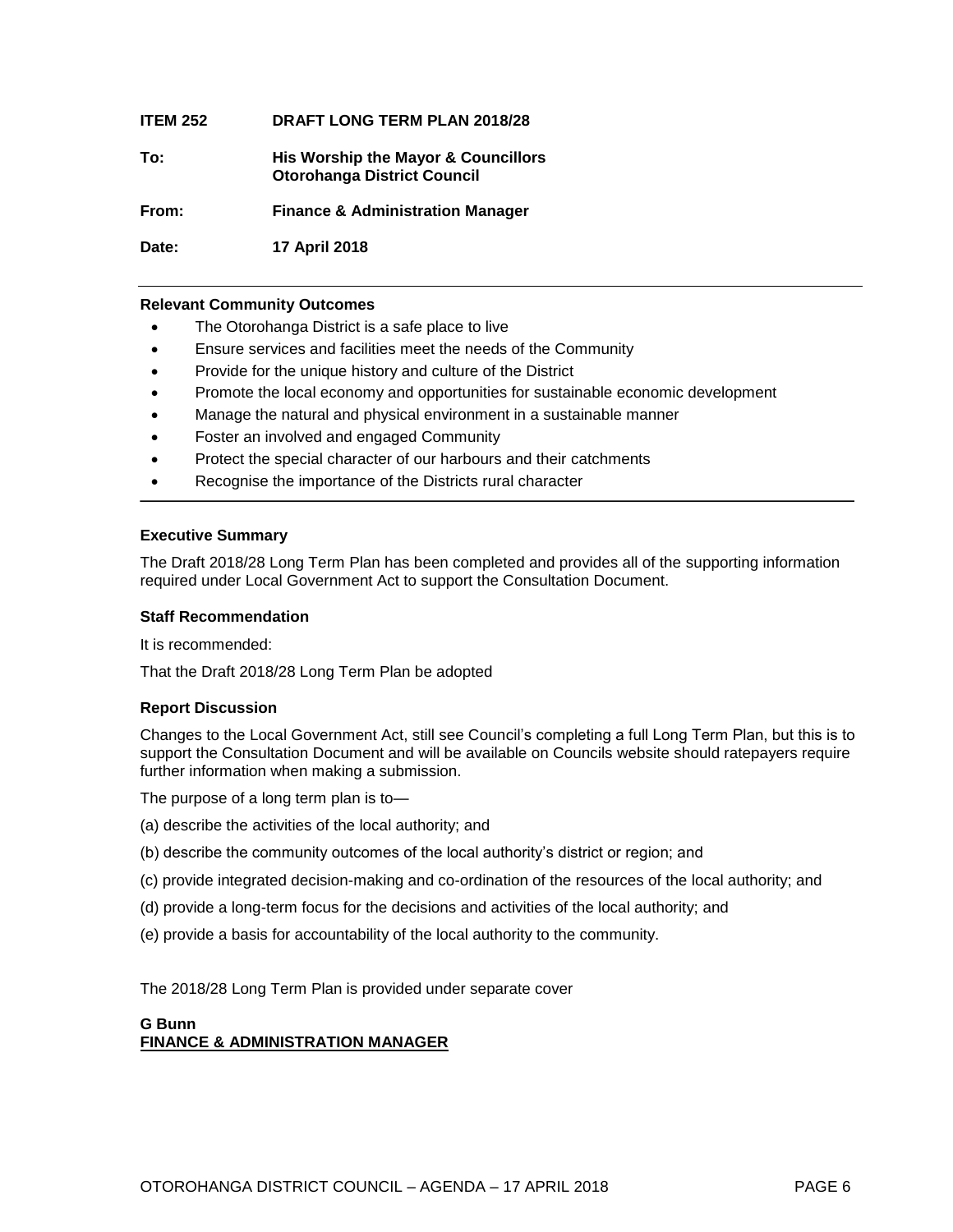| <b>ITEM 253</b> | ANIMAL CONTROL OFFICERS REPORT FOR JANUARY TO MARCH 2018                  |
|-----------------|---------------------------------------------------------------------------|
| To:             | His Worship the Mayor & Councillors<br><b>Otorohanga District Council</b> |
| From:           | <b>Environmental Services Manager</b>                                     |
| Date:           | 17 April 2018                                                             |

- The Otorohanga District is a safe place to live
- Ensure services and facilities meet the needs of the Community
- Recognise the importance of the Districts rural character

#### **Executive Summary**

A report from the Environmental Services Manager on Dog and Animal Control activities in the District for the period January to March 2018.

#### **Staff Recommendation**

It is recommended that:

The Environmental Services Manager's report on Dog and Animal Control activities for the third quarter of the 2017/2018 financial year be received.

#### **Report Discussion**

|    |                                                         | January | February | March |
|----|---------------------------------------------------------|---------|----------|-------|
| 1. | No. of Registration Notices issued                      | h       | h        | 11    |
| 2. | No. of Property visits for Registration Checks - Rural  | 11      | 14       | 12    |
| 3. | No. of Property visits for Registration Checks - Urban  | 24      | 21       | 17    |
| 4. | No. of Property visits for SOS                          |         |          |       |
| 5. | No. of Property visits for Two Dog Permit               |         |          |       |
| 6. | No. of Complaints - Dogs Actioned                       | 24      | 25       | 18    |
| 7. | No. of Complaints - Stock Actioned                      | 5       | 3        | 5     |
| 8. | No. of Street Patrols Night - Otorohanga                |         |          |       |
| 9. | No. of Street Patrols Day - Otorohanga/Kawhia           | 54      | 41       | 36    |
|    | 10. No. of Enquiries - Registration/Dog Control/General | 24      | 26       | 18    |
|    | 11. No. of Dogs Impounded                               | 11      | 20       | 13    |
|    | 12. No. of Stock Impounded                              |         |          |       |
|    | 13. No. of Written and Verbal Warnings                  | 21      | 16       |       |
|    | 14. No. of Infringement Notices Issued                  |         |          |       |
|    | 15. No. of Call Outs                                    |         |          |       |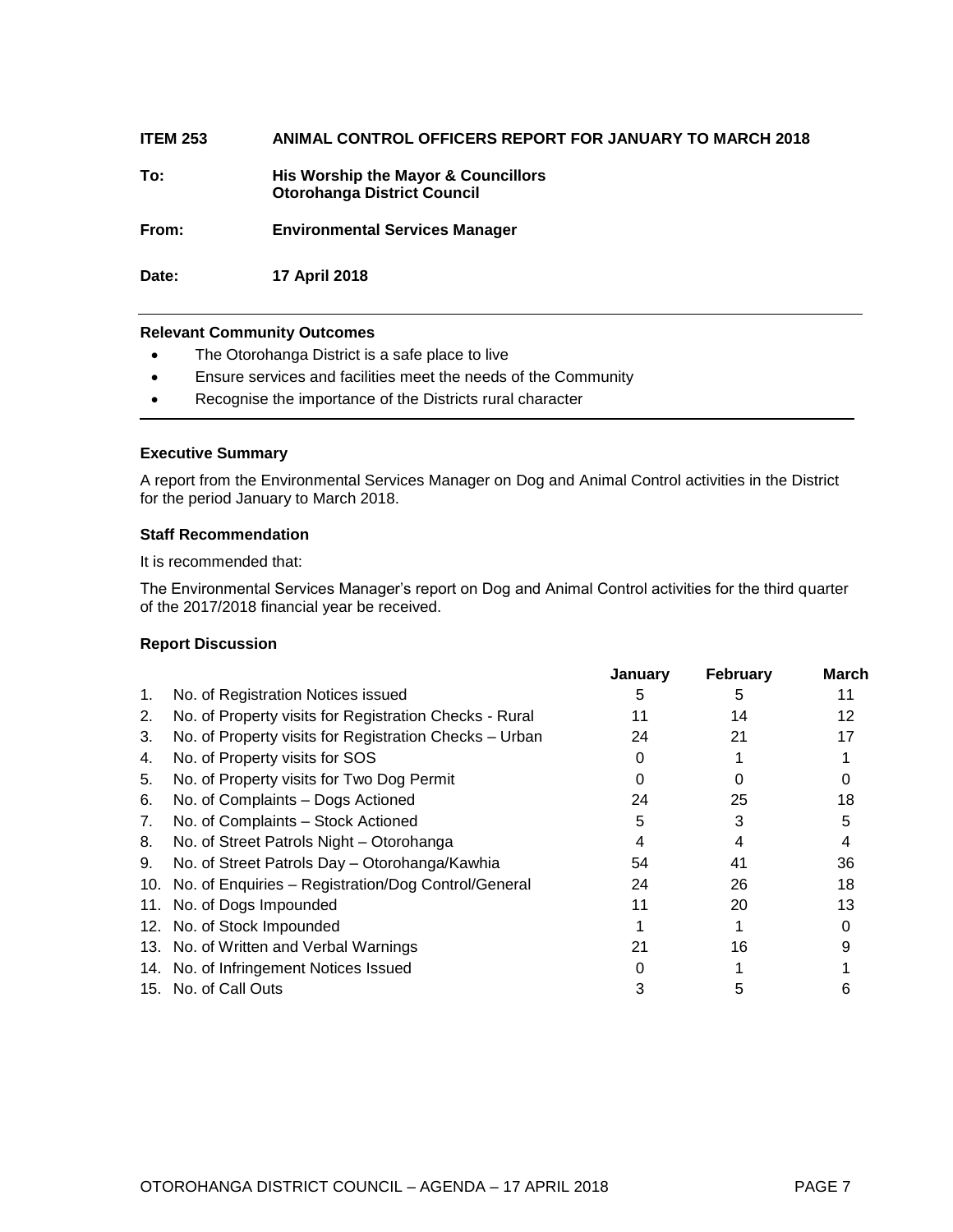#### **Registration Update**

At the end of March 2017 the tally of registered dogs had risen to 2484. We currently have 58 dogs on our database that are not registered. The owners of 42 of these dogs have entered into time payment agreements. These dogs become registered once the fees are paid in full. The payment plans are scheduled to be paid up before the end of the financial year.

There are currently 45 menacing dogs registered in Otorohanga District.

#### **AR Loe ENVIRONMENTAL SERVICES MANAGER**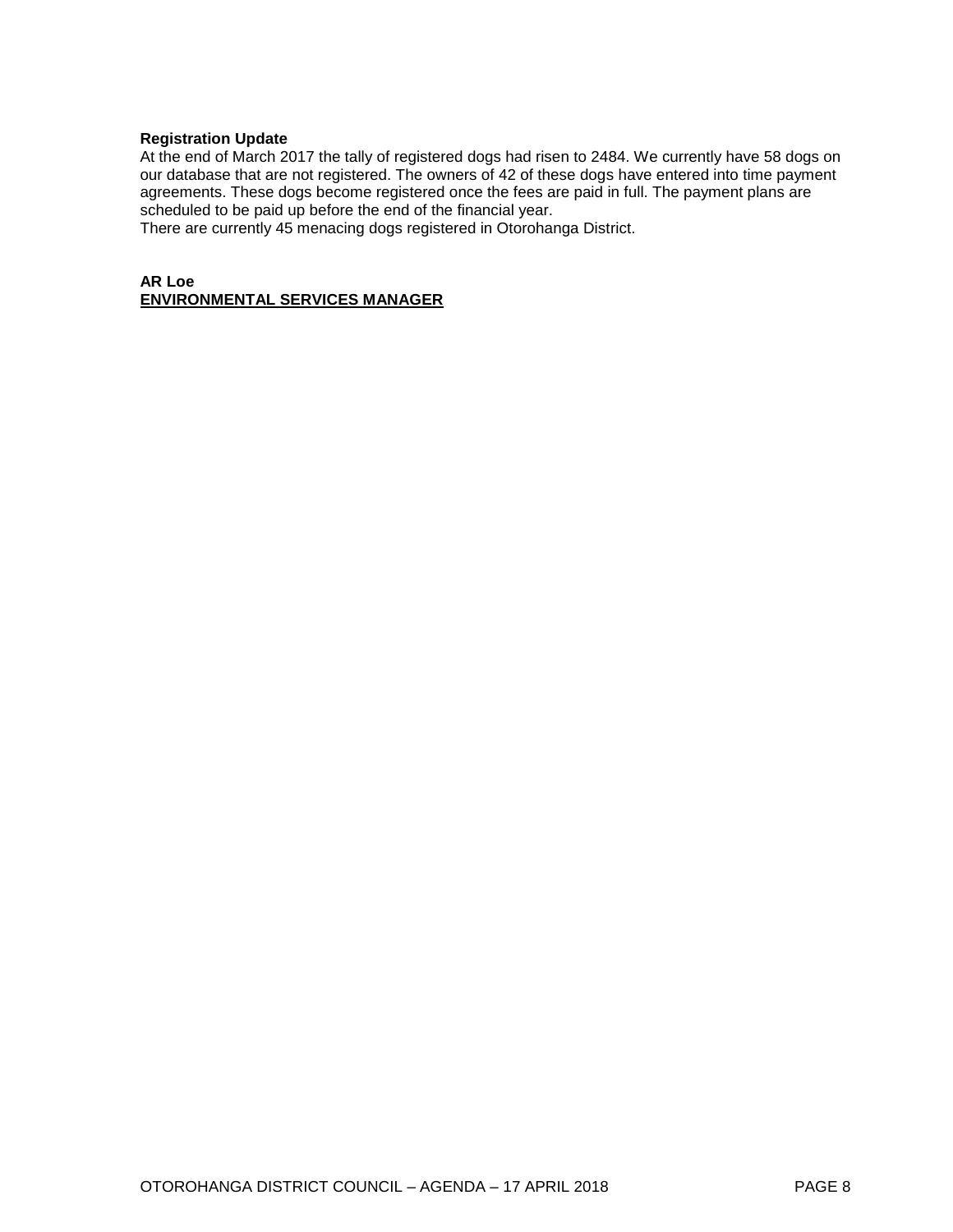#### **ITEM 254 BUILDING CONTROL REPORT FOR JANUARY TO MARCH 2018**

**To: His Worship the Mayor & Councillors Otorohanga District Council**

**From: Environmental Services Manager**

**Date: 17 April 2018**

#### **Relevant Community Outcomes**

Ensure services and facilities meet the needs of the Community

#### **Executive Summary**

A report on building control activity for the period January to March 2018.

#### **Staff Recommendation**

It is recommended that:

The Building Control report for the period January to March 2018 be received.

#### **Report Discussion**

Building control statistics for the first quarter of 2018. The national slowdown in the construction sector is reflected in the consent figures below. These totals are consistent with a decreased level of activity being experienced in neighbouring Districts. Industry commentators have reflected that once the policy directions of the new government are better understood by the market there will be an upswing in investor confidence. It is also anticipated that the new "Kiwibuild" policy with its ambitious targets for house construction will have a marked impact on consent numbers.

| <b>Type of Work</b>                                                                     | 2017         | \$Value of Work | 2017           | \$Value of Work |
|-----------------------------------------------------------------------------------------|--------------|-----------------|----------------|-----------------|
| <b>New Dwellings</b>                                                                    | 12           | 5,091,711       | 14             | 4,502,161       |
| <b>Other Residential - Alterations, Garages,</b><br><b>Fireplaces, Relocated houses</b> | 29           | 1,433,341       | 29             | 1,420,086       |
| <b>Farm Buildings</b><br>Dairy Sheds, Barns, Sheds                                      | 17           | 2,099,793       | 17             | 2,099,793       |
| <b>Commercial, Education</b><br><b>Infrastructure</b>                                   | $\mathbf{2}$ | 1,130,400       | 3              | 565,000         |
| <b>Demolition</b>                                                                       | 1            | 1,000           | $\overline{c}$ | 30,000          |
| <b>Total consents issued</b>                                                            | 50           | 8,234,625       | 65             | 8.617.040       |
|                                                                                         |              |                 |                |                 |
| <b>Applications received</b>                                                            | 49           | 10,003,304      | 61             | 8,797,094       |
|                                                                                         |              |                 |                |                 |
| <b>CCC's Issued</b>                                                                     | 58           | 3,343,693       | 47             | 6,504,956       |

#### **A R Loe**

#### **ENVIRONMENTAL SERVICES MANAGER**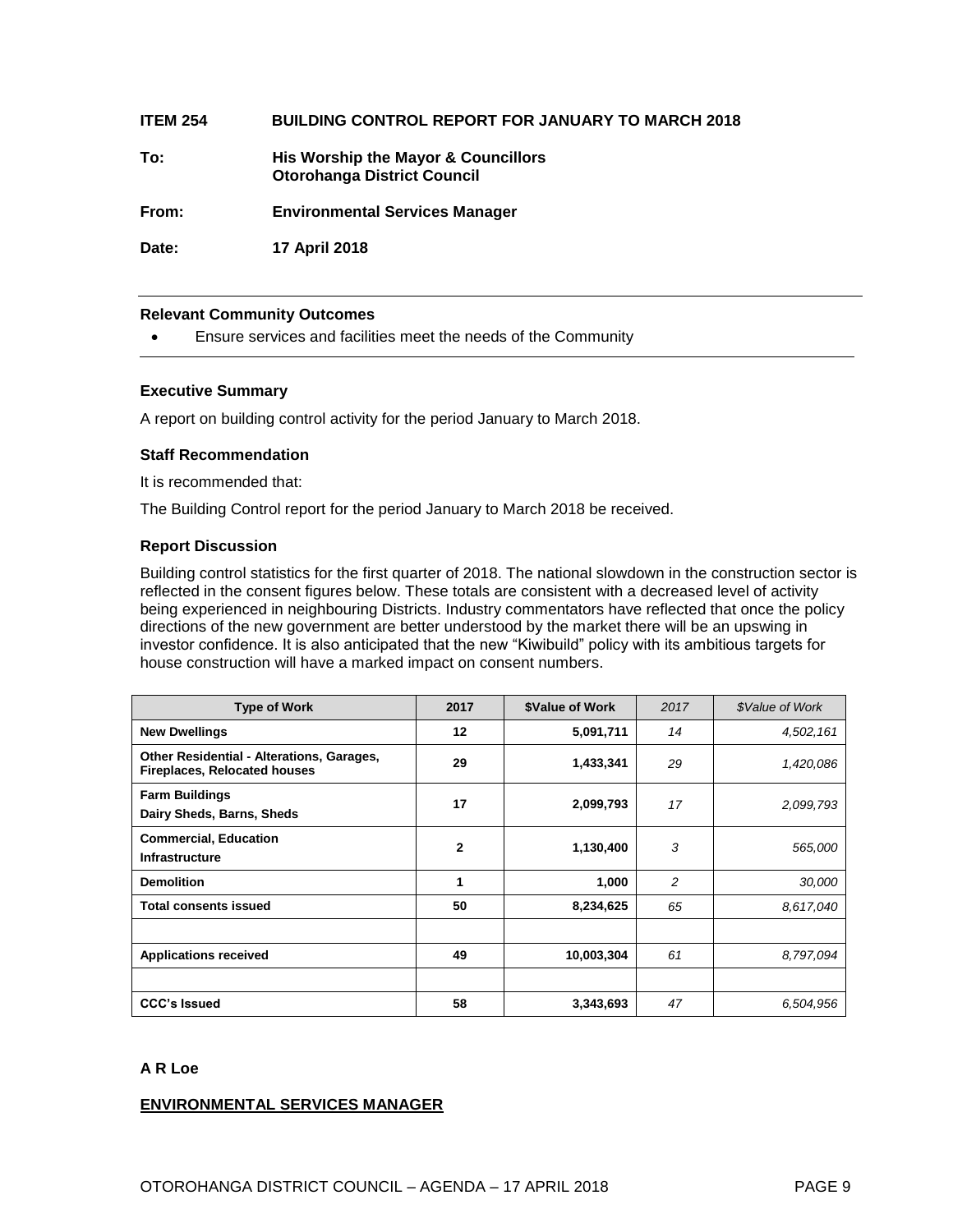#### Attachment: **Building Consents issued – 1 January to 31 March 2018**

| <b>Applicant</b><br><b>Built Wright</b>             | Location                              | <b>Proposal</b>                                                                         | <b>Est. Value</b> |
|-----------------------------------------------------|---------------------------------------|-----------------------------------------------------------------------------------------|-------------------|
| Construction<br><b>Built Wright</b>                 | 325 Tahae Road                        | Relocate existing house & build new garage<br>Relocate existing house on farm & build   | 80000             |
| Construction<br><b>Wilson Designer</b>              | 321 Tahae Road                        | new garage                                                                              | 80000             |
| Homes Ltd                                           | 700 Honikiwi Rd                       | 4 bedroom home with attached carport                                                    | 350000            |
| K & G Matthews                                      | 374 Waikeria Rd                       | Addition to existing dwelling                                                           | 65000             |
| A1 Homes Waikato                                    | Harpers Avenue                        | 3 bedroom dwelling                                                                      | 310427            |
| Leisurecom Homes                                    | 96 Wasley Lane                        | Transportable dwelling                                                                  | 42500             |
| <b>Opus Consultants Ltd</b>                         | Waikeria Road                         | Widening of Waikeria Rd Bridge                                                          | 1020000           |
| <b>Bolt Builders Limited</b>                        | 524 Paewhenua Rd<br>42 Wharepuhunga   | 4-bay farm shed                                                                         | 120000            |
| <b>G J Gardner Homes</b>                            | Rd<br>765 Mangaorongo                 | 3 bedroom dwelling with attached garage                                                 | 569376            |
| Davies Homes Ltd                                    | Road,<br>678D Mangaorongo             | New dwelling with attached garage                                                       | 580000            |
| A1 Homes Waikato<br>Andrew Tabram &                 | Rd                                    | 4 bedroom dwelling with attached garage<br>Addition of new lounge and entry to existing | 450000            |
| Sally Tabram                                        | 350 Te Tahi Road                      | home                                                                                    | 90000             |
| <b>Skyline Buildings</b><br><b>Hamilton Limited</b> | 31 Hauturu Road<br>499 Mangawhero     | Demolish existing Garage. Erect New<br>Garage, Sleep Out.                               | 39293             |
| Tauporae Farm Ltd<br>Design Culture                 | Road                                  | Implement Shed                                                                          | 40000             |
| Limited<br>Te Tumu Paeroa                           | 220 Te Tahi Road                      | New dwelling                                                                            | 400000            |
| (Maori Trustee)<br><b>Waratah Farms</b>             | 4 Kaora Track                         | <b>Demolition of Dwelling</b>                                                           | 1000              |
| Limited<br>Te Kuiti & Otorohanga                    | 1021 Ormsby Road                      | Redpath eco shelter.                                                                    | 90000             |
| Plumbing & Gas                                      | 16 Ormsby Road                        | Installation of new wood fire                                                           | 5000              |
| <b>Pratts Group</b><br>Aztech Farm                  | 155 Hanning Rd                        | Firenzo Freestanding woodfire                                                           | 8000              |
| <b>Buildings</b>                                    | 674 Ngahape Rd                        | 7 Bay Pole Shed                                                                         | 130000            |
| Totalspan                                           | 309 Honikiwi Rd                       | Outbuilding                                                                             | 19632             |
| J Hayes<br><b>Classic Builders</b>                  | 908 Rangiatea Rd<br>67 Parihoro Road, | Installing a fireplace                                                                  | 7000              |
| Waikato                                             | Otorohanga<br>36 Kio Kio Station      | Four bedroom dwelling                                                                   | 456300            |
| <b>Buznoff Trust (KKS)</b>                          | Road                                  | Relocate 2 bedroom dwelling                                                             | 95000             |
| Matthew Mclachlan                                   | 1405 Kaimango Rd                      | 3 bay Goldpine Shed                                                                     | 20000             |
| <b>Skyline Buildings</b>                            | 289 Pekanui Rd<br>342 Mangawhero      | Garage                                                                                  | 19942             |
| Aztech Buildings Ltd                                | Road                                  | 6 bay Pole shed.                                                                        | 94000             |
| A & M Moir<br>Roger Ramsey                          | 966 Ouruwhero Rd                      | Dwelling alterations                                                                    | 25000             |
| <b>Building</b>                                     | 305 Ngahape Road                      | 2 Bay Farm Building                                                                     | 12000             |
| P Rattray Builders                                  | 20 Domain Drive                       | Dwelling alterations                                                                    | 6000              |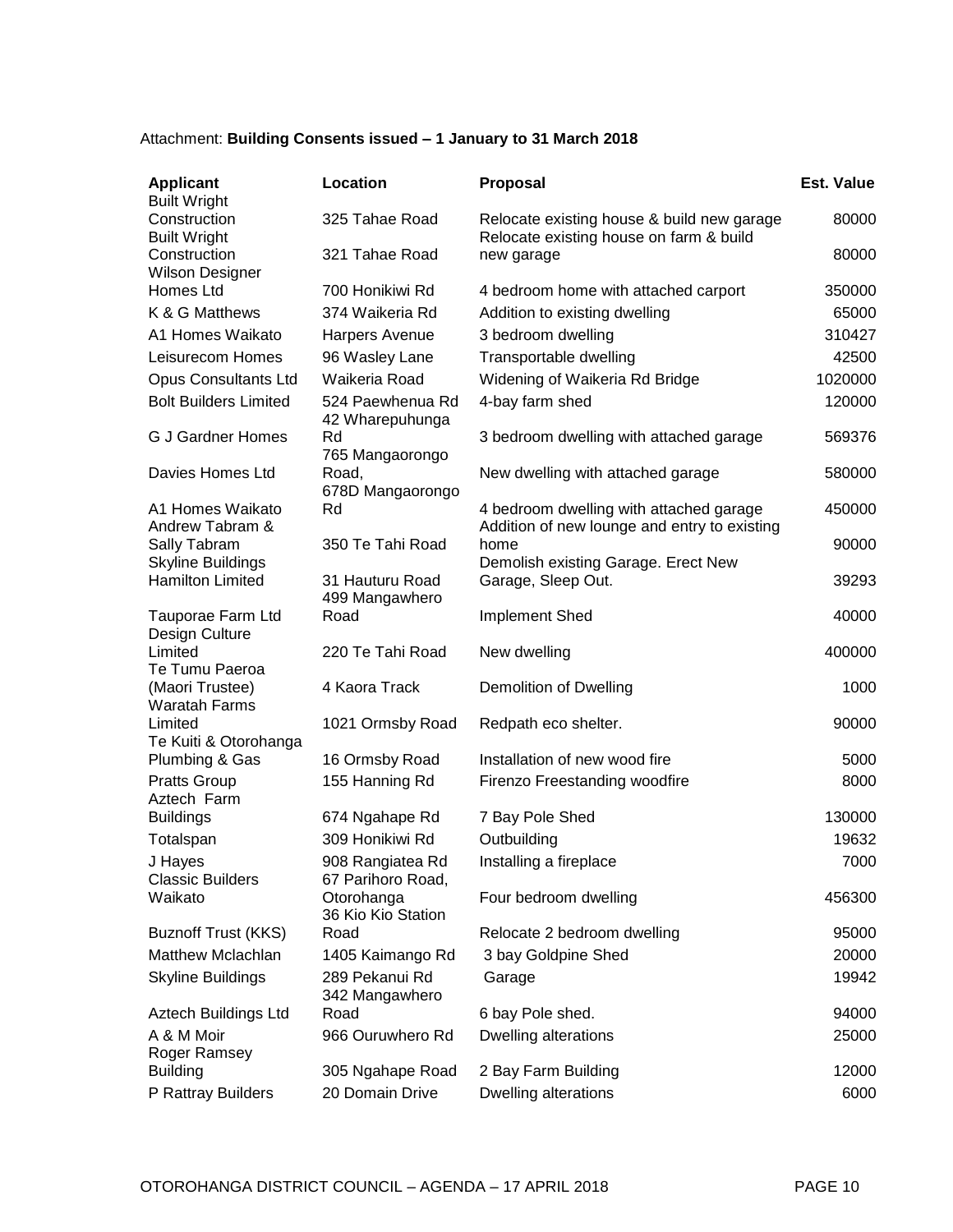| <b>G J Gardner Homes</b>                 | 329 Kahorekau Rd                    | 4 bedroom dwelling                      | 398108 |
|------------------------------------------|-------------------------------------|-----------------------------------------|--------|
| Totalspan                                | 134 Scown Road                      | Outbuilding                             | 37690  |
|                                          |                                     | 3 bedroom dwelling with attached garage |        |
| <b>MJ Bell Builders Ltd</b>              | Hewer Road                          | and workshop                            | 670000 |
|                                          |                                     | En-suite addition, Timber deck and      |        |
| Nicholas Heppenstall<br>Simon & Nicola   | 122 Otoru Road<br>37H Mangauika     | alterations                             | 170000 |
| Larsen                                   | Road                                | Extensions to dwelling                  | 20000  |
| <b>Skyline Buildings</b>                 |                                     |                                         |        |
| <b>Hamilton Limited</b>                  | 612 Otewa Road                      | Erect garage                            | 134106 |
|                                          | 25 Old Te Kuiti                     |                                         |        |
| <b>WTS Homes Limited</b>                 | Road                                | Four bedroom dwelling                   | 770000 |
| Elite Services (2005)                    |                                     |                                         |        |
| Ltd                                      | 93 Millard Road                     | New Herringbone Cowshed & Amenities     | 180000 |
| RB & LM Gibbons-<br>Goodhew              | Harpers Avenue                      | 6-bay farm shed                         | 50000  |
| AD Construction Ltd                      | 286 Tahae Road                      |                                         |        |
|                                          |                                     | Implement Shed                          | 48000  |
| Goldpine Barns                           | 37F Mangauika Rd                    | outbuilding                             | 19895  |
| N Heppenstall                            | 6 Gradara Ave<br>102 Waitomo Valley | Timber deck with steel balustrade       | 8000   |
| <b>Humes Pipelines</b>                   | Road                                | <b>Bridge</b>                           | 110400 |
| Laser Plumbing Te                        |                                     |                                         |        |
| Kuiti                                    | 19 Thomson Ave                      | Install woodburner                      | 6000   |
| <b>New Vision</b>                        | 1013 Owawenga                       |                                         |        |
| Architecture Ltd                         | Road,                               | Addition of bedroom & ensuite.          | 150000 |
| <b>Goldpine Barns</b>                    | 157 Adams Road                      | Farm building                           | 33350  |
| AJ Thomas Family                         |                                     |                                         |        |
| Trust                                    | 156 Rakaunui Road                   | 3-bay implement shed                    | 34000  |
| <b>Burgess Excavations</b><br><b>LTD</b> | Hauturu Road                        | Pole shed Farm Building                 | 25000  |
|                                          |                                     |                                         |        |
| <b>Stuart &amp; Kristin Winfer</b>       | 210 Ngahape Road<br>257 Puketarata  | Addition of double garage,              | 130000 |
| Agbuild Ltd                              | Road                                | 2-bay pole shed                         | 14606  |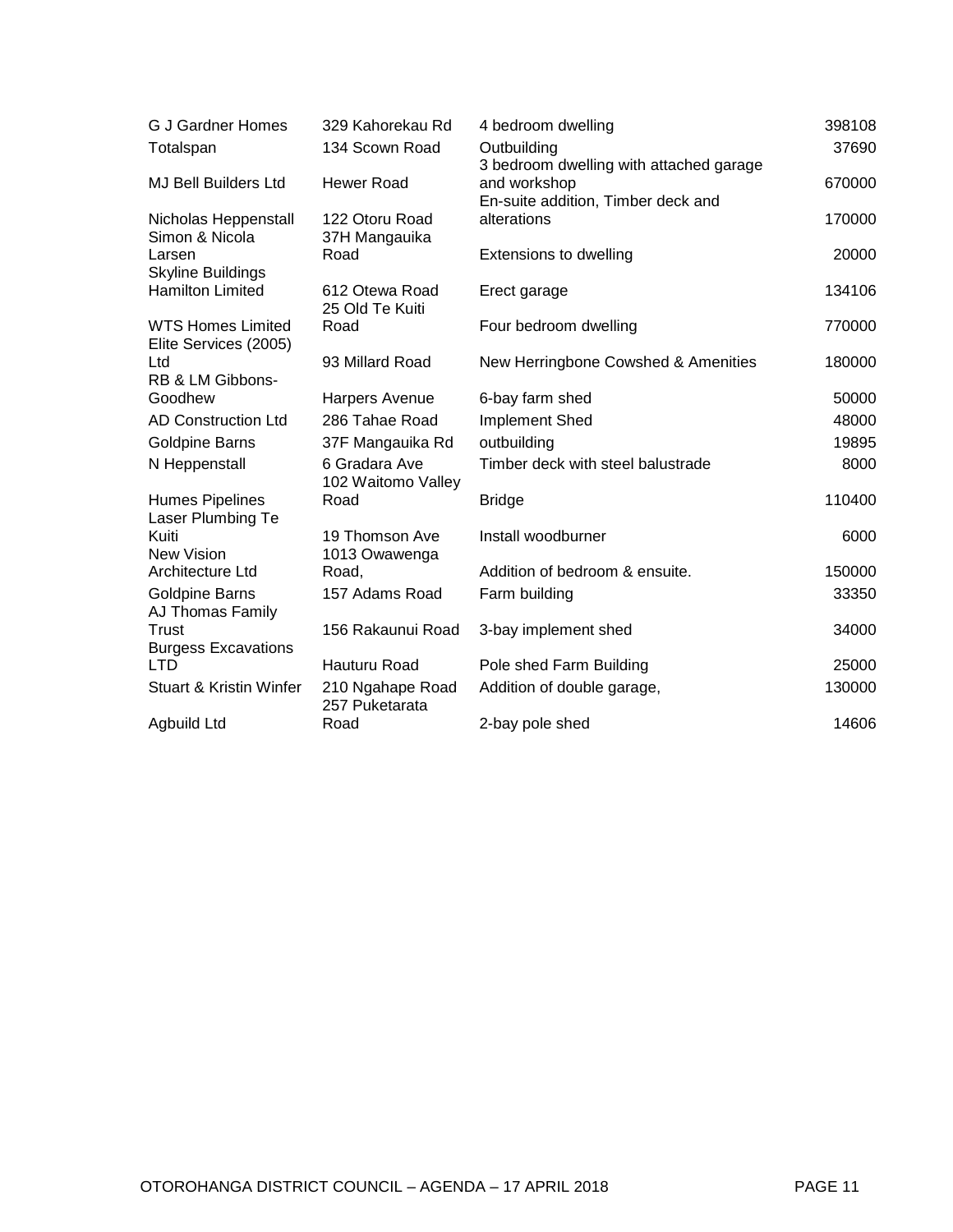#### **ITEM 255 PLANNING REPORT FOR JANUARY TO MARCH 2018**

**To: His Worship the Mayor & Councillors Otorohanga District Council**

**From: Environmental Services Manager**

**Date: 17 April 2018**

#### **Relevant Community Outcomes**

- Manage the natural and physical environment in a sustainable manner
- Protect the special character of our harbours and their catchments
- Recognise the importance of the Districts rural character

#### **Executive Summary**

Reporting on Resource Consents and planning approvals granted during the period 1 January to 31 March 2018.

#### **Staff Recommendation**

It is recommended that:

The Planning Report for January to March 2018 be received.

#### **Consent Decisions**

During this quarter two notified applications, 16 non-notified applications (8 Land use, 8 Subdivision) and two permitted boundary activities (PBA) were approved. Further details of these applications are provided in the table below and in the attached list of approvals. These approvals compare with 16 consents (12 Land Use, 4 Subdivision) granted in the same period last year.

#### **Decisions by Ward**

|                   | <b>Land Use</b> | <b>Subdivision</b> | <b>PBA</b> |
|-------------------|-----------------|--------------------|------------|
| Wharepuhunga      |                 |                    |            |
| Kio Kio Korakonui |                 |                    |            |
| Waipa             |                 |                    |            |
| Otorohanga        |                 |                    |            |
| Kawhia Tihiroa    |                 |                    |            |
| <b>Total</b>      |                 |                    |            |

#### **Notified Applications**

Happy Valley Milk. The independent commissioners approved the application from Happy Valley Milk to establish a dry milk powder plant on 8 February 2018. No appeals were lodged.

Waikeria Prison Expansion. The Environment Court released the consent order approving an increase in the capacity of Waikeria Prison to 3000 inmates on 1 March 2018. No appeals were lodged.

#### **AR Loe ENVIRONMENTAL SERVICES MANAGER**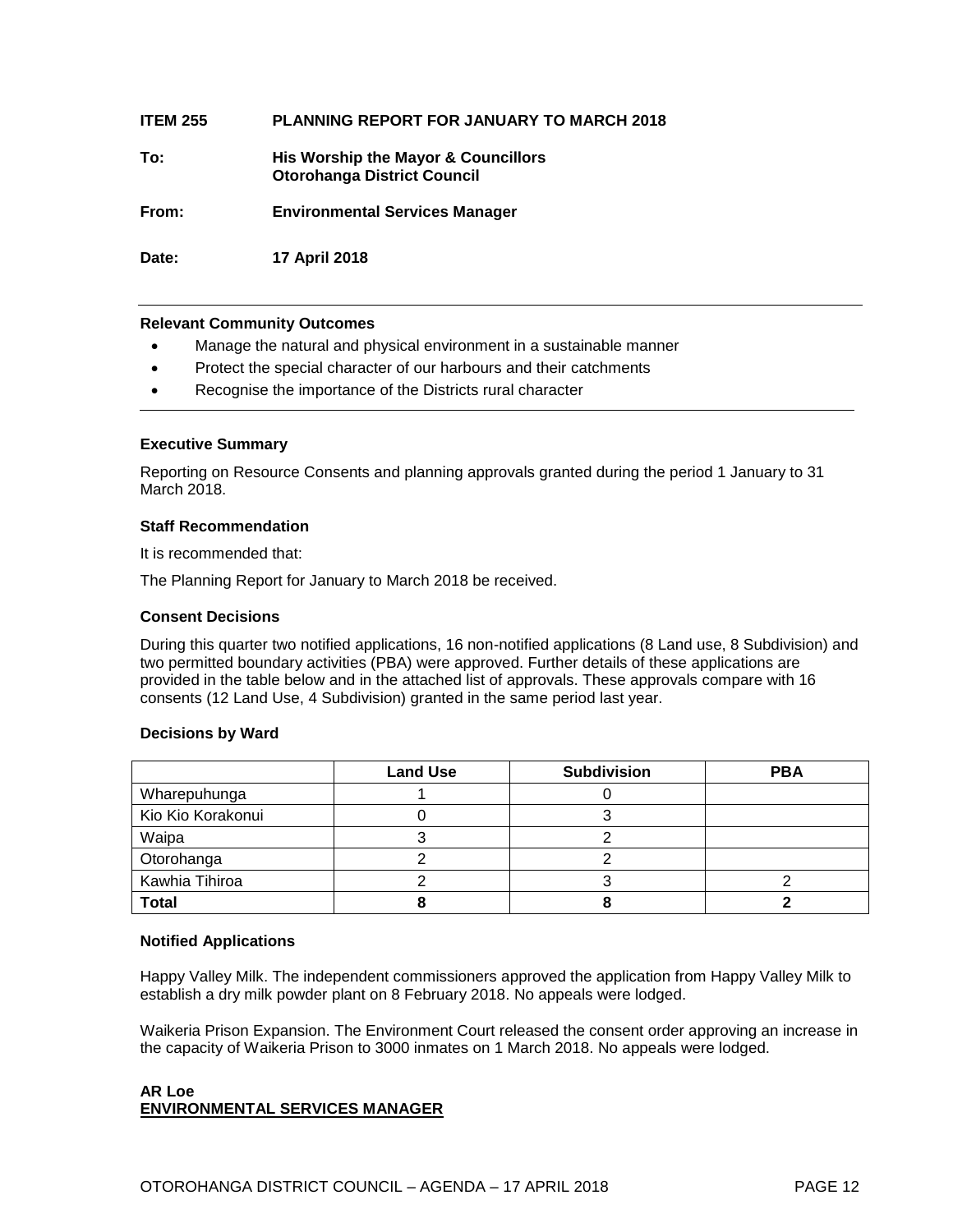#### **Non-Notified Resource Consent Decisions – 1 January to 31 March 2018**

| <b>No</b> | <b>Applicant/Location/Proposal</b>                                                    |     |           | O/S Decision        |                  |
|-----------|---------------------------------------------------------------------------------------|-----|-----------|---------------------|------------------|
|           | 180013 KiwiRail Holdings Limited                                                      |     |           | LDE PS GDA 2/03/18  |                  |
|           | Old Te Kuiti Road/Mangarapa Stream<br>Outline Plan of Works - NIMT Bridge 229.        |     |           |                     |                  |
|           | 180014 Department of Corrections                                                      |     |           | LDE AL GDA 28/03/18 |                  |
|           | Waikeria Prison                                                                       |     |           |                     |                  |
|           | Outline Plan Waiver - 28 new beds within Miro Unit                                    |     |           |                     |                  |
|           | 170074 Otorohanga District & Community Charitable Trust                               | LU  |           | PS GDA 25/01/18     |                  |
|           | Kakamutu Road<br>Establish and Operate a Medical centre                               |     |           |                     |                  |
|           | 180003 AM & SA Tabram                                                                 | LU. |           | PS GDA 1/02/18      |                  |
|           | 350 Te Tahi Road                                                                      |     |           |                     |                  |
|           | Extension to dwelling within site of significance NH76.                               |     |           |                     |                  |
|           | 180006 PJ Edwards                                                                     | LU  | PS.       | GDA 1/02/18         |                  |
|           | 152 Sircombe Road<br>Build a Shed within the front yard.                              |     |           |                     |                  |
|           | 180010 J L Ryan                                                                       | LU. | PS.       |                     | GDA 23/02/18     |
|           | 700 Honikiwi Road                                                                     |     |           |                     |                  |
|           | Build a Dwelling on a HAIL Site                                                       |     |           |                     |                  |
| 180011    | N Davison                                                                             | LU  | PS -      |                     | GDA 15/03/18     |
|           | 612 Otewa Road<br>Oversize Accessory Building in the Rural Effects Area               |     |           |                     |                  |
|           | 180012 IHC New Zealand Inc                                                            | LU  | <b>PS</b> |                     | GDA 23/03/18     |
|           | 50-52 Rangitahi Street                                                                |     |           |                     |                  |
|           | Build two additional dwelling units in the Urban Services Area                        |     |           |                     |                  |
|           | <b>Total for Land Use</b><br>8                                                        |     |           |                     |                  |
|           | 180001 GC & CL McKenzie                                                               | PB. |           |                     | ARL GDA 26/01/18 |
|           | 1283 Harbour Road                                                                     |     |           |                     |                  |
|           | Site a Dwelling within the Other Yard                                                 |     |           |                     |                  |
|           | 180007 B A Robinson                                                                   | PB. |           |                     | ARL GDA 1/02/18  |
|           | 67 Parihoro Road<br>To site a dwelling within the 15.0m other yard setbacks           |     |           |                     |                  |
|           | <b>Total for Permitted Boundary Activity</b>                                          |     |           |                     |                  |
|           |                                                                                       |     |           |                     |                  |
|           | 170071 NW & YJ Rawlings                                                               | SВ  |           |                     | PS GDA 26/01/18  |
|           | 307 Old Te Kuiti Road<br>Create one additional lot and undertake boundary relocation. |     |           |                     |                  |
|           | 180002 B F Pitts-Brown                                                                |     | SB        |                     | PS GDA 26/01/18  |
|           | 627 Waitomo Valley Road                                                               |     |           |                     |                  |
|           | <b>Boundary Relocation</b>                                                            |     |           |                     |                  |
| 160090    | <b>JM Jenkins</b><br>289 299 Pekanui Road                                             |     | SB.       |                     | PS GDA 19/02/18  |
|           | s226 Application to issue two titles                                                  |     |           |                     |                  |
|           | 170072 B N Bolt                                                                       |     | <b>SB</b> |                     | GDA 20/02/18     |
|           | 551 Kawhia Road SH 31/39                                                              |     |           |                     |                  |
|           | <b>Boundary Relocation</b>                                                            |     |           |                     |                  |
|           | 170076 RG & MC Thompson<br>85 Kio Kio Station Road                                    |     | SB        |                     | GDA 22/02/18     |
|           | Create two additional lots                                                            |     |           |                     |                  |
| 180005    | NH & DE MacDonald                                                                     |     | SB.       | PS.                 | GDA 23/02/18     |
|           | Waikeria Road                                                                         |     |           |                     |                  |
|           | <b>Boundary Relocation</b>                                                            |     |           |                     |                  |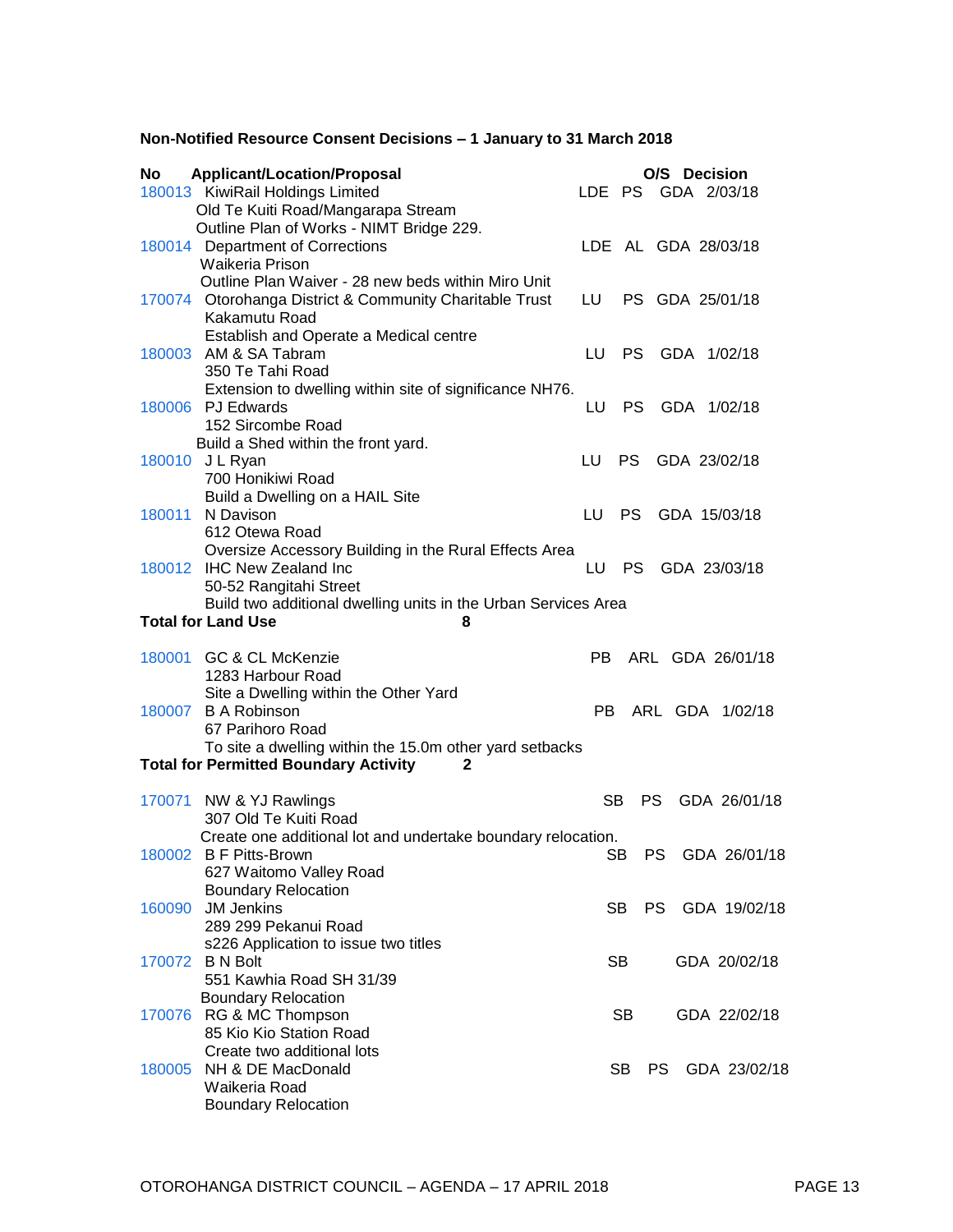| 180004 D & S Burton<br>Kio Kio Station Road                                                                                     |  | SB PS GDA 15/03/18 |
|---------------------------------------------------------------------------------------------------------------------------------|--|--------------------|
| Create one additional Lot<br>180008 PJ & AJ Wolvers<br>365 Rangiatea Road<br>Create two additional Lots and Boundary relocation |  | SB PS GDA 15/03/18 |

#### **Total for Subdivision 8**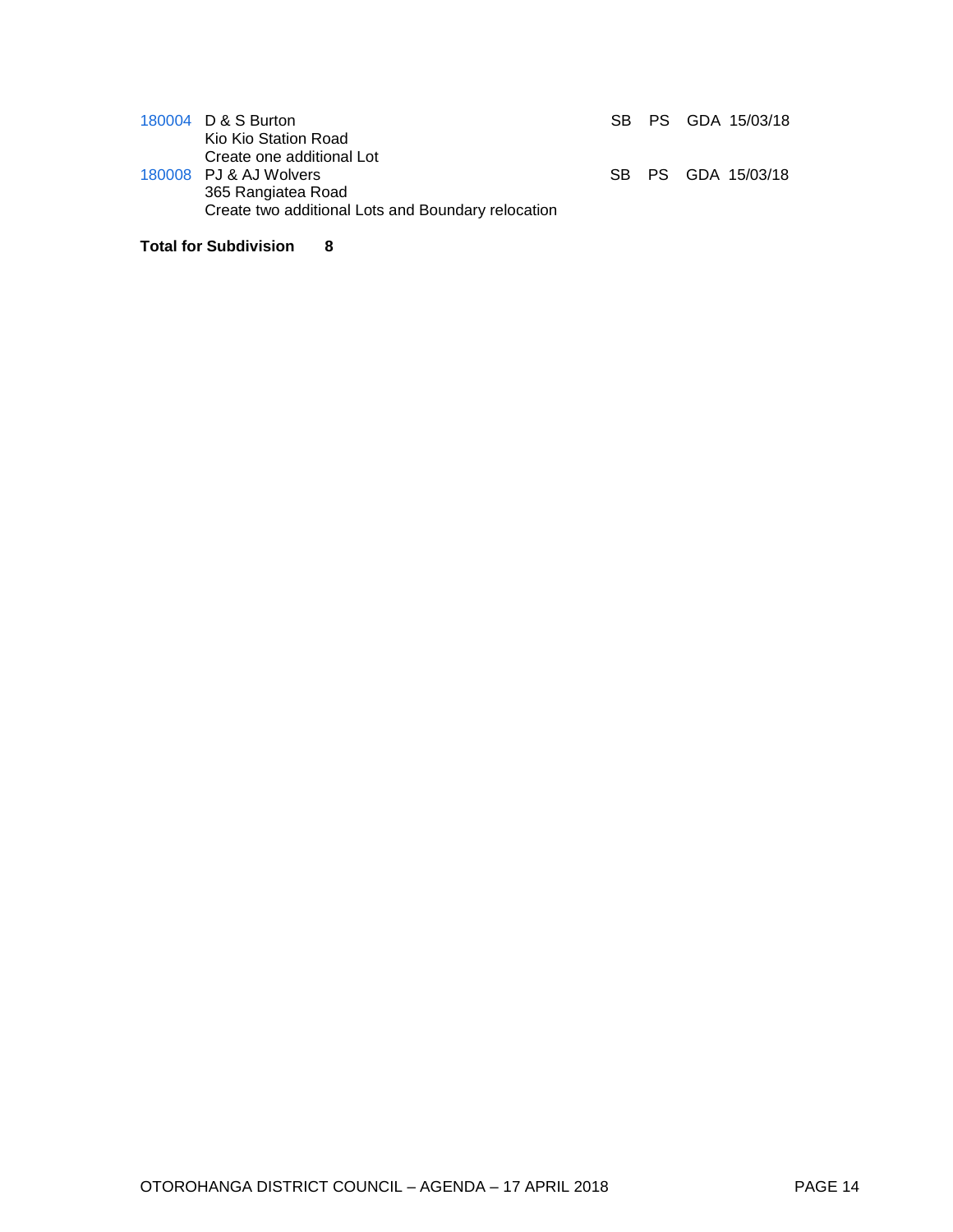| <b>ITEM 256</b> | NEW SECTION OF WAIKATO RIVER TRAIL       |
|-----------------|------------------------------------------|
| To:             | His Worship the Mayor and Councillors of |
|                 | <b>Otorohanga District Council</b>       |
| From:           | <b>Land Management Officer</b>           |
| Date:           | <b>17 April 2018</b>                     |

- Promote the local economy and opportunities for sustainable economic development
- Ensure services and facilities meet the needs of the community
- Provide for the unique history and culture of the district
- Foster an involved and engaged community

#### **Executive Summary**

Approval is sought by Waikato River Trails Trust for the Trust to construct 2 kilometres of additional cycle trail through Department of Conservation land within the Otorohanga District and for Council staff to negotiate a suitable agreement with Crown, Mercury Energy, Waikato River Trails Trust and Council for the management of the trail within our district.

#### **Staff Recommendation**

It is recommended that Council resolves;

- 1. approval is given for Waikato River Trails Trust to construct the new section of the cycle trail and bridge through the Otorohanga District, conditional upon an appropriate agreement being reached in accordance with point 2 of the proposed resolution;
- 2. authority is given to Council's Chief Executive to enter into agreement with Crown, Mercury Energy and Waikato River Trails Trust for the management of trail within the Otorohanga District.

#### **Background**

The Waikato River Trails Trust has requested Council approval to construct an additional 2 kilometres of cycle trail north of Waipapa Dam to come through DoC land and connect to the existing section of trail within our district. In addition to the new section of cycle trail proposed, will be a 105 metre swing bridge across the Waikato River to connect the new trail and eliminate part of the existing trail including a large section of stairs that are very challenging and dangerous, making it safer and more user friendly for recreational users.

The new bridge and new trail section being proposed is part of the 105 kilometres of cycle trail along the Waikato River currently being managed and promoted by the Waikato River Trails Trust. In the last 12 months over 42,000 people have used the Waikato River Trails for recreational purposes and the new bridge will be the 4<sup>th</sup> suspension bridge on the trail. The other three bridges are made up of; the 152 m Arapuni suspension bridge built in 1927, the 80 m Mangarewa suspension bridge built in 2011 and the 70m Mangakino stream suspension bridge built in 2011.

The cost of the project will be around \$600,000 with it being funded by Ministry of Business, Innovation and Employment (MBIE) and the South Waikato Investment Fund Trust (SWIFT). It is hoped that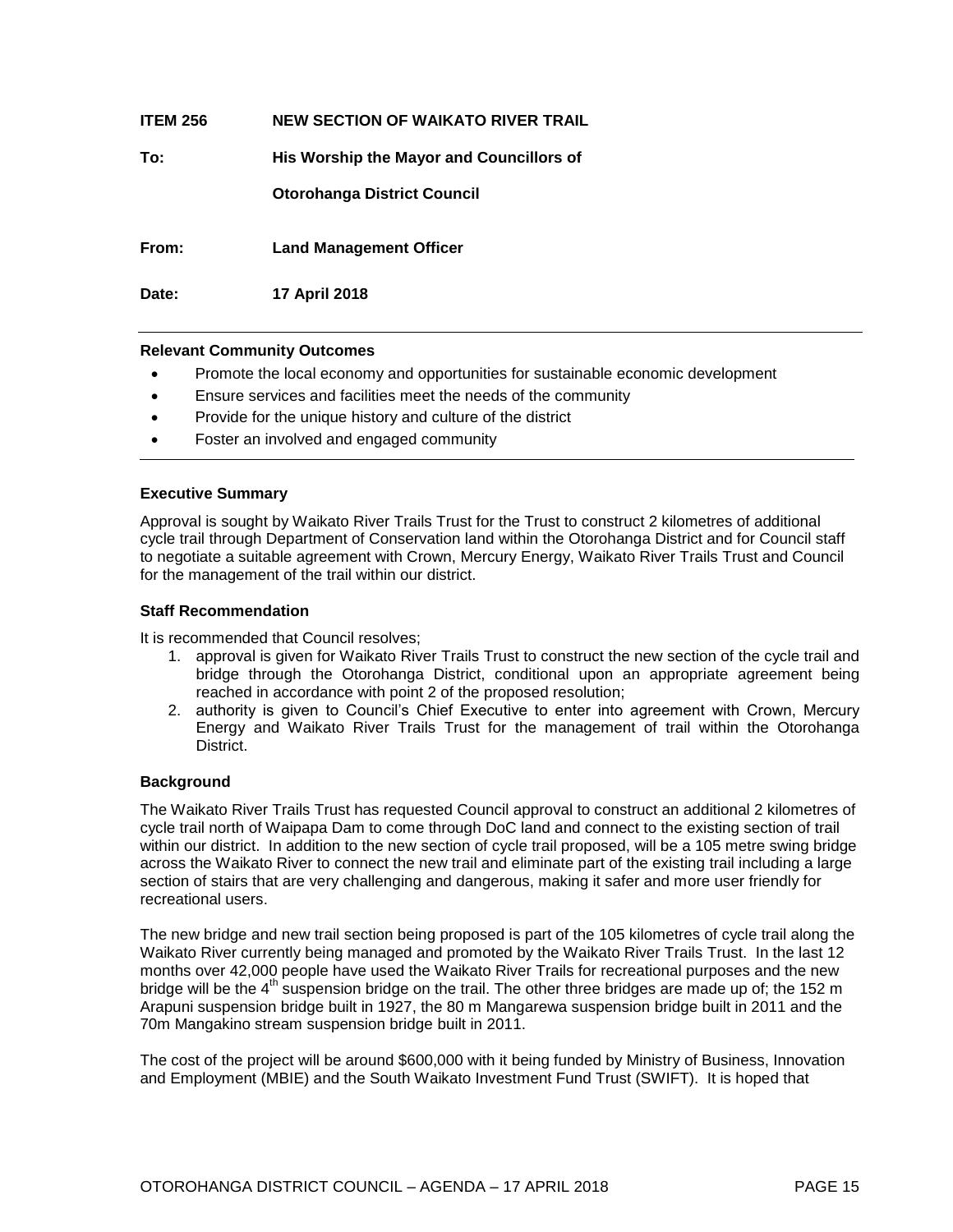subject to the appropriate consents the new bridge and trail section will be completed this winter and in time for hosting the Taniwha Sports Event on 3 November 2018.

#### **Report Discussion**

As the bridge and trail pass over Crown and Mercury Energy administered land we have been requested by Colliers as agents for LINZ to enter into an agreement with them over the management and maintenance of the trail within our district. The proposed Management Agreement will formalise the arrangement that is currently in place with the Waikato River Trails Trust taking responsibility for the trail and the maintenance of it.

#### **Recommendation Summary**

It is recommended that Council proceed with permitting the Waikato River Trails Trust to construct the new section of trail and suspension bridge, adhering to the appropriate consent requirements from the relevant Territorial Authorities and that we enter into agreement for the management of the cycle trail within our district to formalise the current arrangement we have and protect the trail infrastructure for future recreational use.

Aerial photo showing the proposed new section of cycle trail in green, 2kms north of Waipapa Dam, with the difficult existing section to be cut out shown in orange on the eastern side of the river.



Patricia Ambury Land Management Officer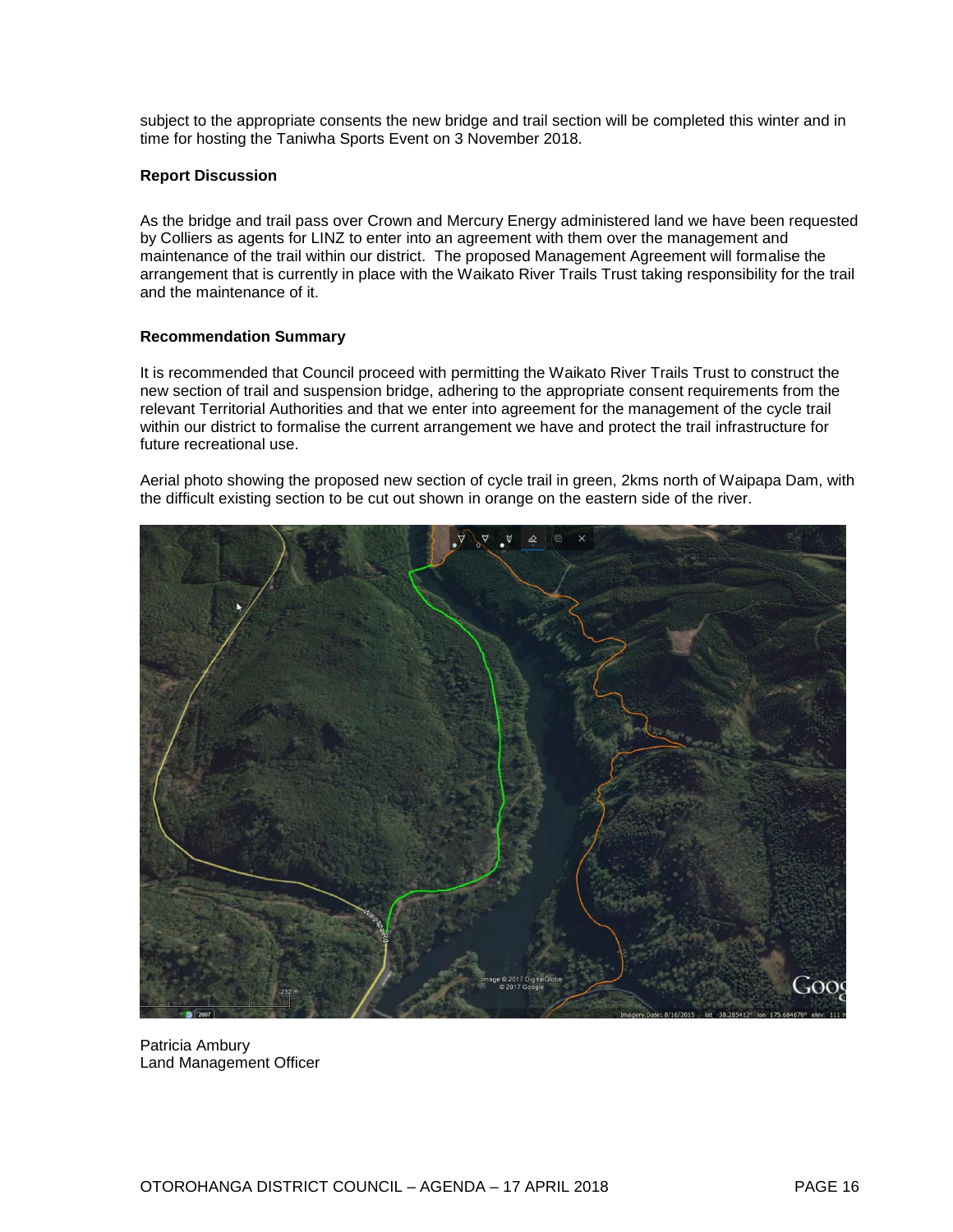| <b>ITEM 257</b> | <b>MATTERS REFERRED – 20 MARCH 2018</b>  |
|-----------------|------------------------------------------|
| To:             | His Worship the Mayor and Councillors of |
|                 | <b>Otorohanga District Council</b>       |
| From:           | <b>Land Management Officer</b>           |
| Date:           | <b>17 April 2018</b>                     |
|                 |                                          |

#### **ENVIRONMENTAL SERVIES MANAGER**

To prepare a report on the review of the current Dog By Law.

#### **ENGINEERING MANAGER**

To arrange for consideration for the installation of a School bus route sign on Huirimu and Aotearoa Roads.

#### **CA Tutty GOVERNANCE SUPERVISOR**

**GENERAL**